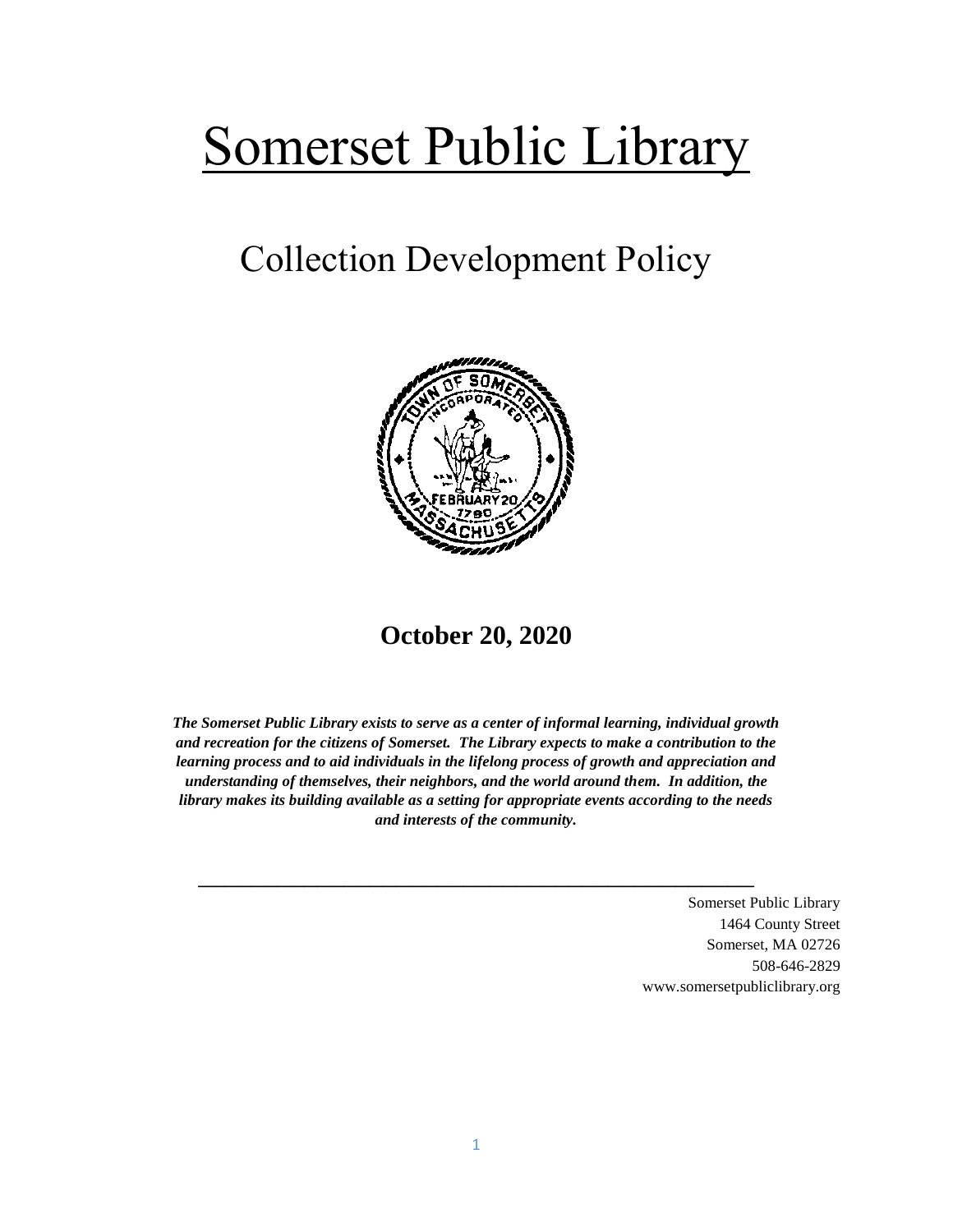#### **Library Mission Statement**

The Somerset Public Library exists to serve as a center of informal learning, individual growth and recreation for the citizens of Somerset. The Library expects to make a contribution to the learning process, and to aid individuals in the lifelong process of growth and appreciation and understanding of themselves, their neighbors, and the world around them. In addition, the library makes its building available as a setting for appropriate events according to the needs and interests of the community.

#### **Purpose**

The collection development policy is intended to provide guidance, within budgetary and space limitations, for the selection and evaluation of materials which anticipate and meet the needs of our patrons. It also serves to acquaint the general public with the principles of selection. The American Library Association's [Bill of Rights](http://www.ala.org/advocacy/intfreedom/librarybill) and th[e Freedom to Read Statement](http://www.ala.org/advocacy/intfreedom/freedomreadstatement) have been endorsed by the Somerset Public Library Board of Trustees and are integral parts of this policy.

#### **Responsibility for Selection**

The ultimate responsibility for selection of materials, as with all library activities, rests with the library director, who operates within the framework of policies determined by the Somerset Public Library Board of Trustees. Typically, the Library Director delegates or shares this responsibility with designated members of the staff.

#### **Materials Selection Process**

A variety of tools are used to aid in the awareness and selection of materials, including professional review journals, publishers' catalogs, purchase plan alerts, and patron and staff recommendations.

Involved in the process are the experience and knowledge of those staff members making selection decisions, their familiarity with the community, other library resources, the existing collection and the library's materials budget. Care is made to make acquisition decisions as objectively as possible.

Evaluation of a work includes the entire work, not just individual parts. A work's overall contribution to the collection is a critical determinant for acceptance or rejection. No single criterion can be applied to all materials, and various criteria carry different weights in different circumstances.

#### **Criteria for Selection**

To build a collection of merit, materials are evaluated according to one or more of the following criteria. An item need not meet all of these criteria in order to be acceptable.

- Local popular interest
- Relevance to the Library's mission
- Contemporary significance or permanent value
- Authority and accuracy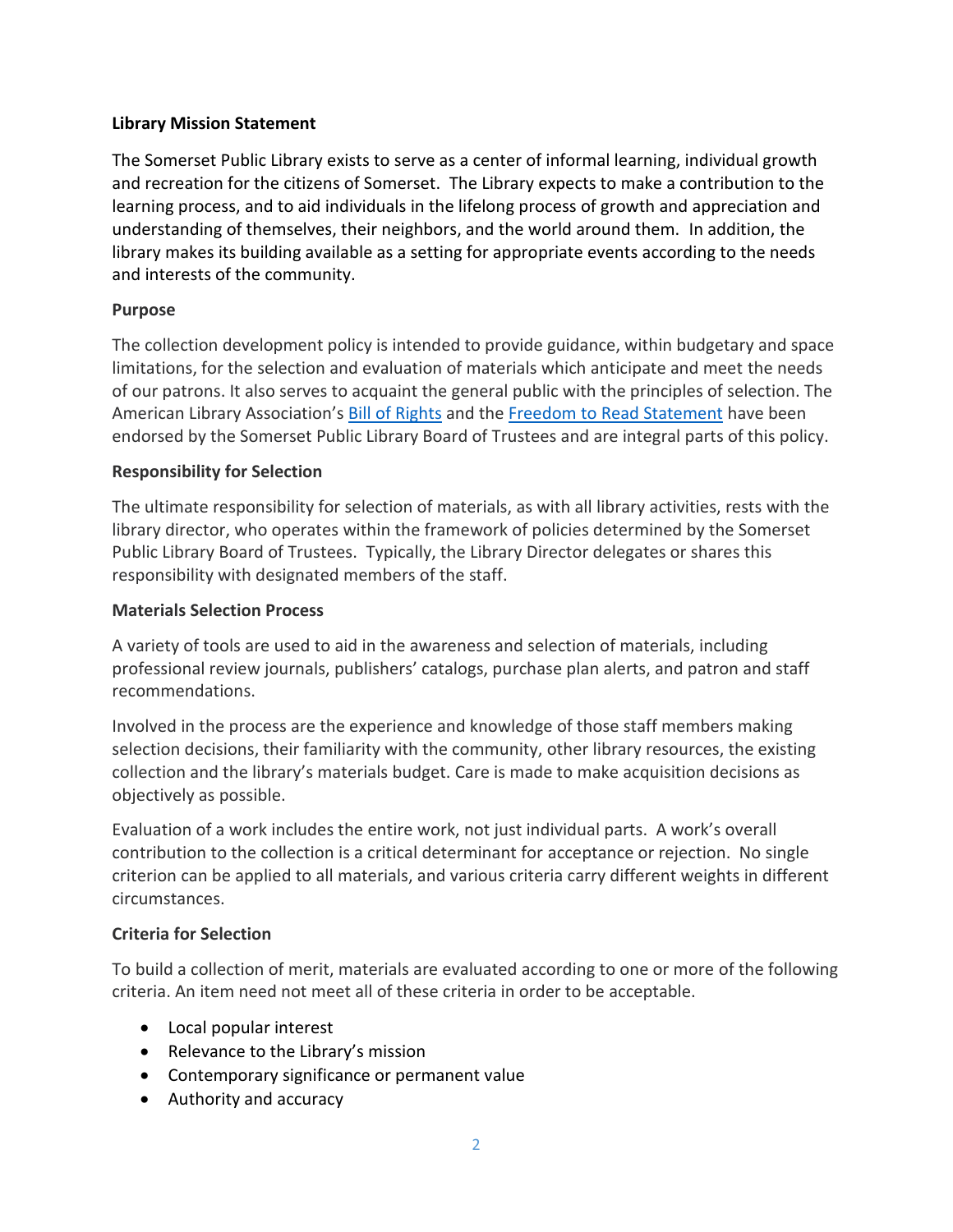- Suitability of subject and style for intended audience
- Scarcity of information in subject area
- Creative, literary or technical quality
- Format and ease of use
- Author's significance or reputation
- Evaluations in professionally recognized critical review sources
- Remote access potential
- Relevance to existing collection
- Relevance to the history/culture of Somerset
- Availability of similar materials in other area libraries
- Price and availability
- Level of funding for materials/format

#### **Scope of Collection**

Materials are selected for utility to the citizens of the community. Materials will be selected in a variety of formats including, but not limited to:

*Print* – such as hardcovers, paperbacks, magazines and newspapers

*Non-Print* – such as audio and video formats, puzzles, games, kits, and microfilm

*Digital Resources* – such as online databases, e-books, downloadable audio books, videos, comics, and magazines

Materials will be selected for the following audiences:

*Children:* In general, the Somerset Public Library subscribes to a policy of free access to library materials for minors. Responsibility for the reading of children rests with their parents or legal guardians. At the Somerset Public Library, children have access to all parts of the Library, however, collections in the Children's Department are designed to serve children, their parents and caregivers.

*Young Adults (ages 12 to 18):* Materials are selected to broaden the horizons of teens, help them cope with the problems of adolescence, and to encourage leisure reading. To fulfill these needs, the collection will inevitably include materials on controversial or sensitive topics. The suitability of any particular item must be determined on an individual basis by the parent or guardian of that teen. Consideration is also given to the needs of middle school students.

*Adults:* Materials are selected primarily to meet the varied needs of adults. This includes noncirculating reference materials as well as circulating non-fiction and fiction books and non-book materials.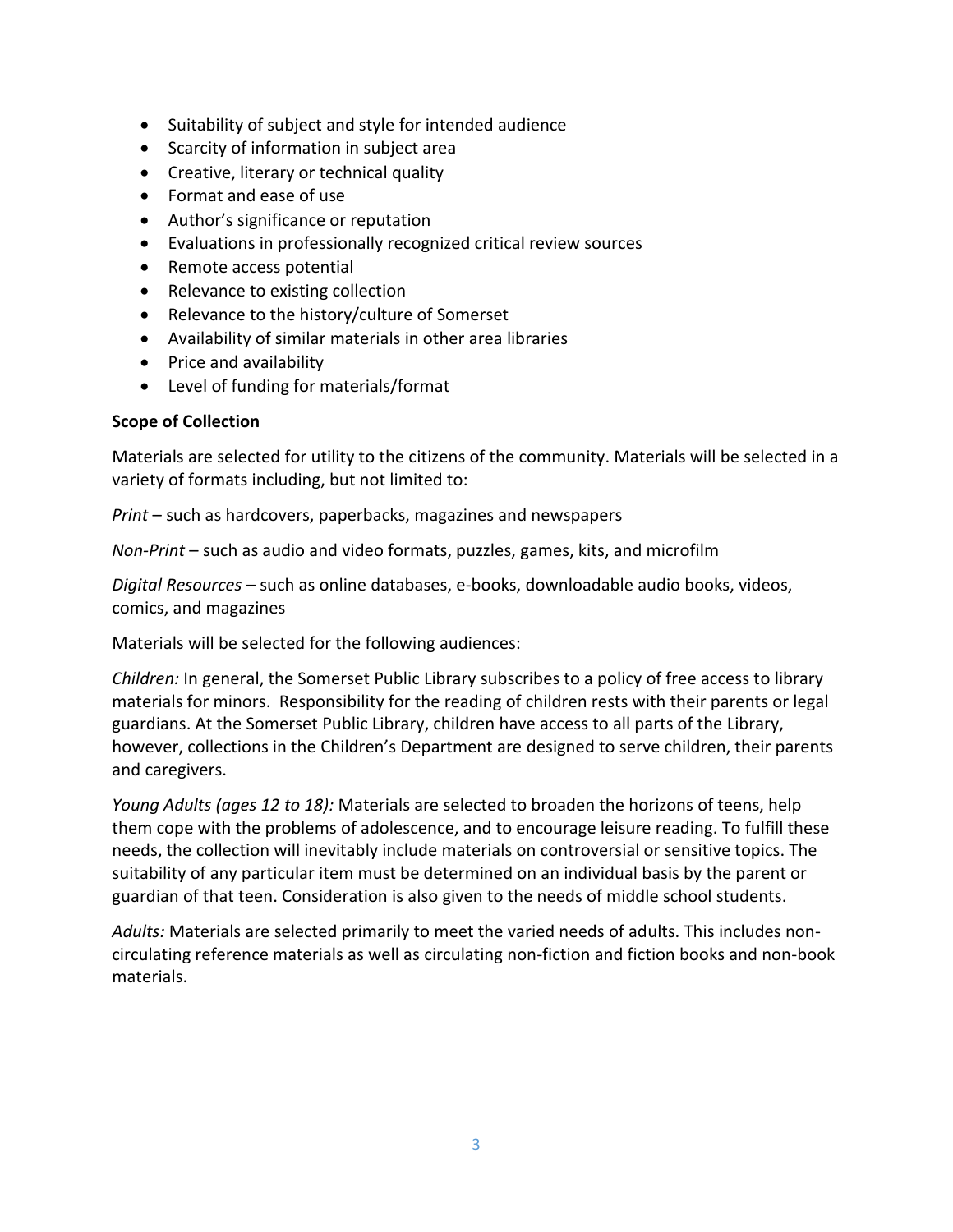#### **Interlibrary Loan**

The Somerset Public Library is a member of the SAILS consortium. Due to a limited budget and space constraints, it is not possible to provide all materials that are requested. Therefore, interlibrary loan is used to obtain from other member libraries those materials that are not a part of our collection. In return for utilizing interlibrary loan to satisfy the needs of our patrons, the Library agrees to lend its materials to other member libraries through the same interlibrary loan network.

#### **Electronic Materials/Website**

The library has an established web presence located at [https://www.somersetpubliclibrary.org.](https://www.somersetpubliclibrary.org/) This website serves as a gateway to the Library's online presence which includes a growing number of services including but not limited to online databases and digital books. The online collection is selected based on the same principles set forth in the policy.

#### **Collection Maintenance**

Library collections, not being static, require an active review process. Ongoing reevaluations of materials is necessary in order to maintain a current, accurate and inviting collection. Candidates for withdrawal include but are not limited to: outdated materials, items no longer of interest or in demand, no longer needed duplicate copies and worn or damaged items. Some materials may be replaced by an alternative format as technology advances and demand increases. Worn or damaged items that are still in demand may be either mended or replaced depending on the degree of wear and damage. Withdrawn items will either be placed on our "free" shelves in the library's vestibule for patrons to take as they wish, donated to charitable organizations including the Friends of the Library for their ongoing book sale, or destroyed if the condition warrants it.

#### **Access to Collection Materials**

All library materials are available for use by all patrons. Materials will be freely and easily accessible to the public. Access to materials is ensured by the way materials are cataloged, organized, managed, and displayed and through staff interaction. Children are not limited to the Children's collection, although juvenile materials are kept together to facilitate use. Responsibility for a child's reading, listening or viewing rests with the parent or guardian.

#### **Independently Published Material**

The Somerset Public Library is often asked to include items in our collection that are written and/or published independently. This can include materials that are self-published/produced or items published through a vanity press company. We look for materials with regional connections and collection relevance that will appeal to a wide audience. The best way to bring an item to the Library's attention is through reviews. A positive review in one or more of the library review journals, such as Library Journal, School Library Journal, Kirkus Reviews, Booklist, Publisher's Weekly or in the Sunday edition of the local daily paper will give an independently published book an improved chance for selection. Information regarding the material should be sent to the Library Director. The following information should be included: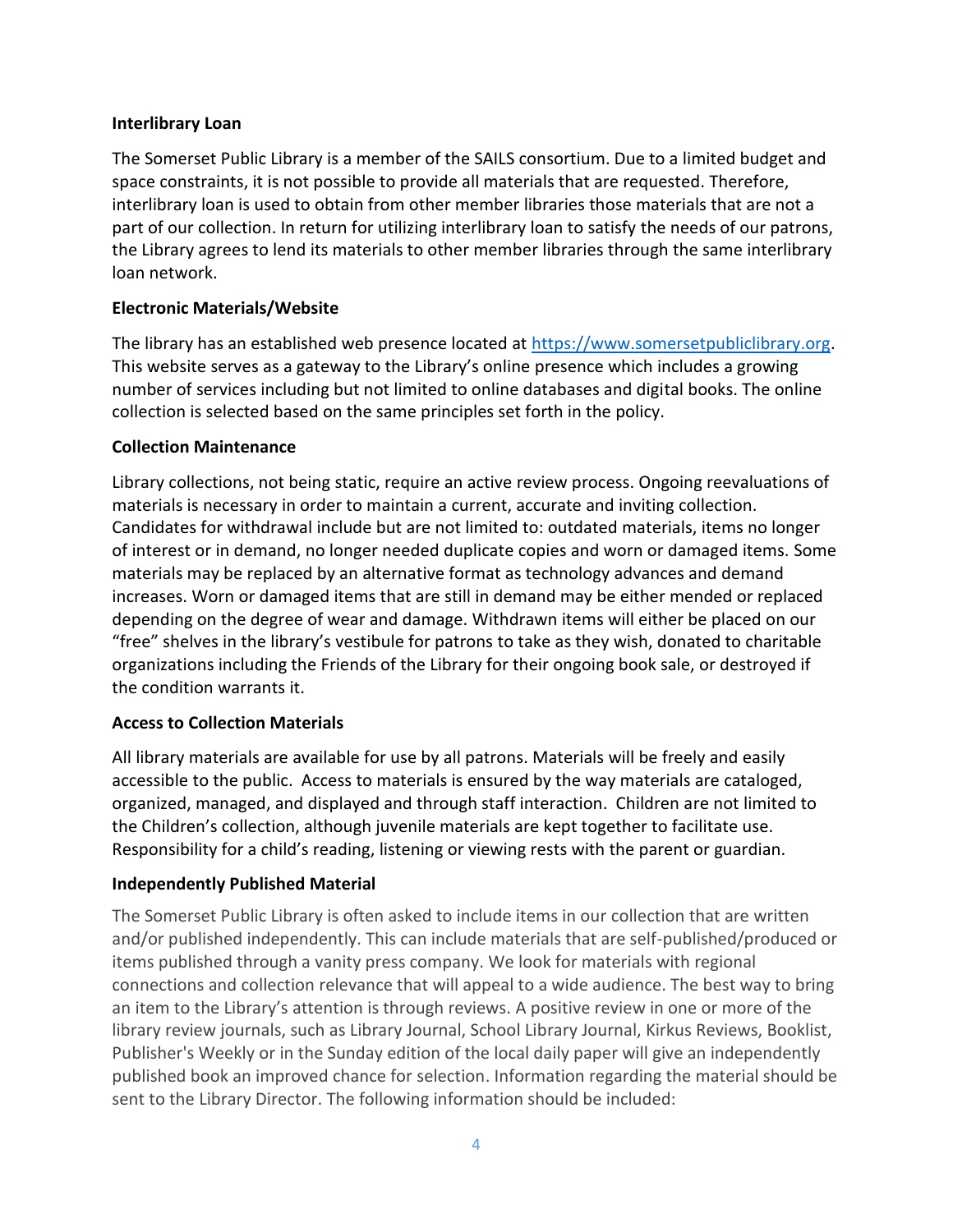- A brief summary of the material
- Any professional reviews
- Intended audience
- Author background and contact information
- Publisher information
- Item description (price, ISBN, date of publication)

Preview copies will be treated as a donation and their disposition will be covered under our Gifts and Donations Policy.

#### **Reconsideration of Library Materials**

The library subscribes to the principles of intellectual freedom, which allows for every individual to both seek and receive information from all points of view without restriction. The Library also subscribes to ALA's Library Bill of Rights. Accordingly, the Library staff provides equal service to all library users. If an individual wishes to express concern about or objects to particular Library materials, they may complete a Material Reconsideration Form. This inquiry will be given to the Library Director who will:

- 1. Examine the material, as well as critical reviews of the material.
- 2. Contact the patron who initiated the request for reconsideration outlining the procedure and announcing the response. The patron will also be invited to discuss their issues with the material with the Director in person.
- 3. If the patron desires further action, the Director will ask the Chairman of the Trustees to place an item regarding the material on the agenda of the next regularly scheduled meeting of the Somerset Public Library's Board of Trustees. The request will be given careful consideration and a final decision will be made.

This statement of policy will be periodically evaluated and revised as times and circumstances require.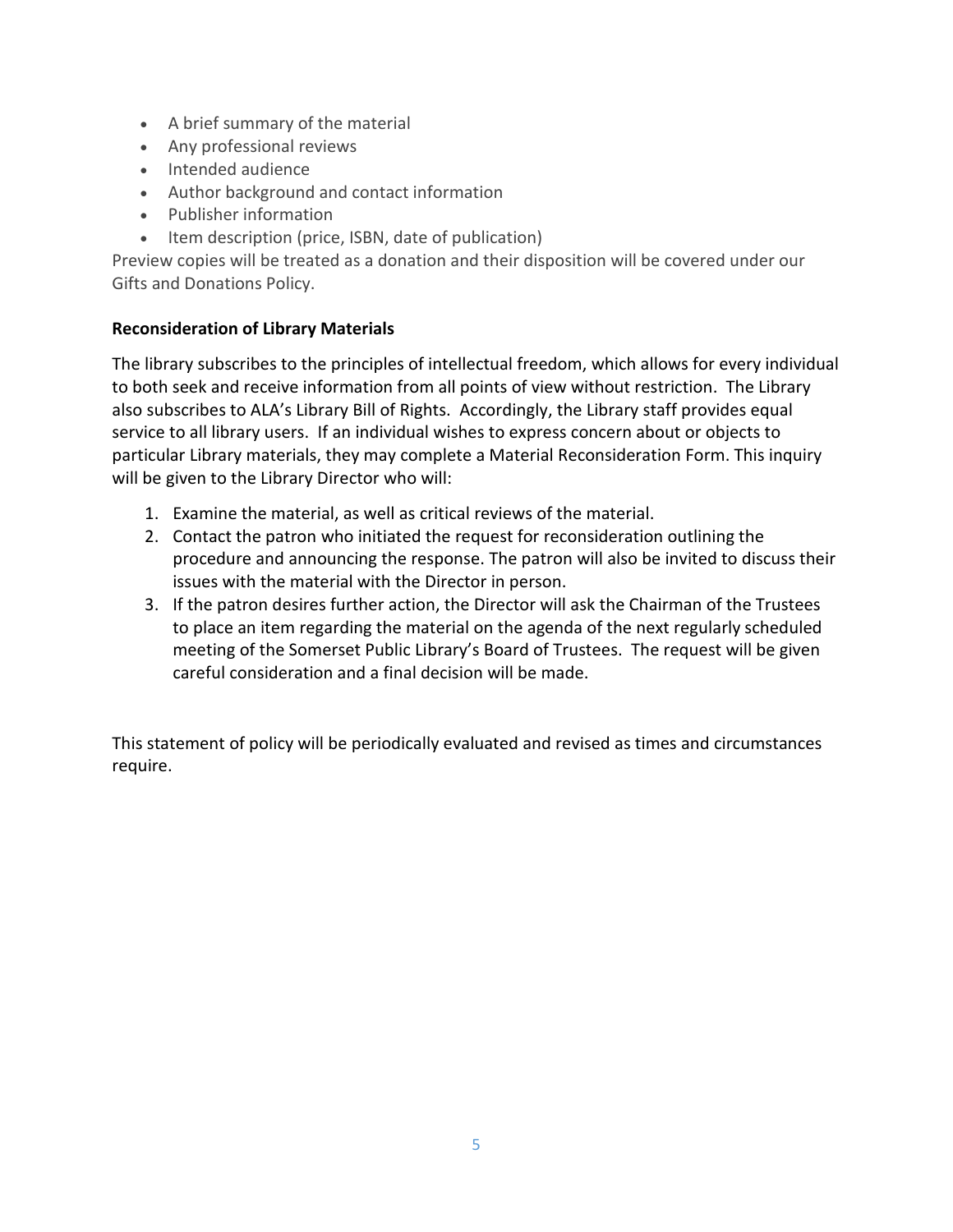### **Materials Reconsideration Inquiry**

| Represents: Self __________ Organization ___________. If individual represents an organization: |
|-------------------------------------------------------------------------------------------------|
|                                                                                                 |
|                                                                                                 |
|                                                                                                 |
|                                                                                                 |
|                                                                                                 |
| Item found in which collection? Adult ________ Young Adult _______ or Children's __________     |
| What is your objection to this work? Please be specific; cite pages, sections, etc.             |
|                                                                                                 |
| What do you think might be the effect of reading/seeing/listening to this work?                 |
|                                                                                                 |
| For what age group would you recommend this work?                                               |
|                                                                                                 |
| Do you believe that there is anything worthwhile about this material? If yes, please comment:   |
|                                                                                                 |
| Have you read/seen/listened to the entire item?                                                 |
|                                                                                                 |

Have you read professional reviews of the work? If yes, please list the names of the critics and source of the reviews.